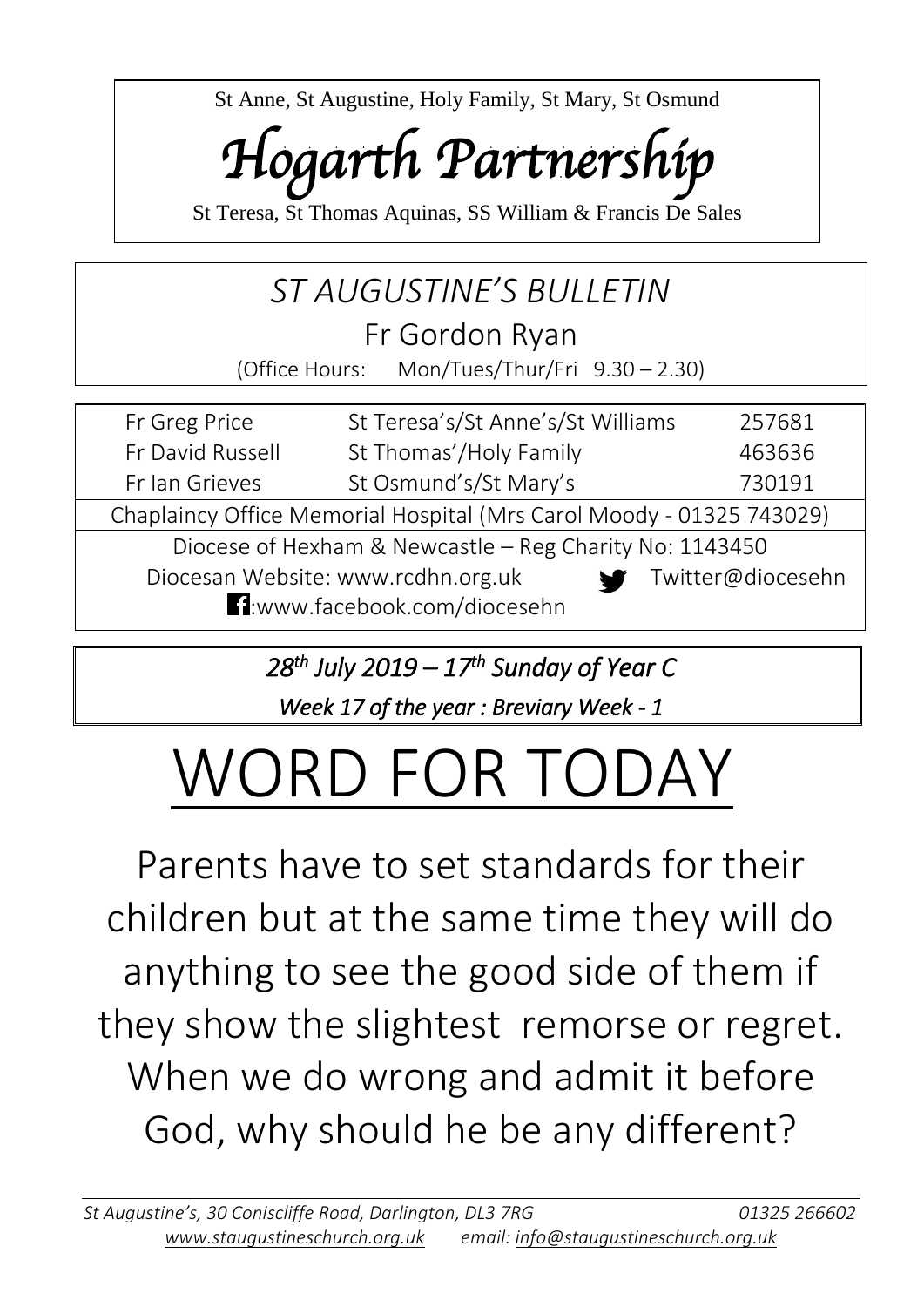ARISE YOUTH CONFERENCE 2019 – from 29th August – 1 st September - University of Worcester Ages 16+. See the leaflets available at the back of Church or [www.jesusyouth.co.uk.](http://www.jesusyouth.co.uk/)

#### CLERGY MOVES

Father David Russell will move to St Hilda, St Benet and St John Bosco, Sunderland.

Father Kevin Dixon will move to St Thomas Aquinas and Holy Family, Darlington.

Father David's last weekend in Darlington will be 7/8 September and Father Kevin is moving into St Thomas Aquinas from 9th September.

LISTENERS WANTED – The listening Post is a listening and mentoring service for young people in Darlington and the surrounding areas.

In September/October they are organising accredited training for anyone interested in becoming a listener. If you think you might be interested please contact Martin Stand for further details at [MartinStand@dacym.co.uk](mailto:MartinStand@dacym.co.uk) or 07717 336183 (Darlington Area Churches Youth Ministry).

#### CAFOD

The Cafod 200 Club membership renewals for the year from July 2019 are now due. Renewals can be paid to any Cafod committee member in the Parish Centre after the Sunday morning mass throughout July ,or posted to the address below. The 200 Club is a very successful fundraiser for Cafod – raising £10,000 each year if fully subscribed.

Subscriptions are £50 per number per year. There is a draw prize of £100 every month except in December and June when members have the chance to win prizes of £1000, £500 and £200. If anyone is interested in becoming a member, please contact Joanne Upton on 01325 251158 (07411 360865) or after 9:15 Mass.

Chairman: Stuart Sanderson

Secretary: Carole Springfield

Treasurer: Joanne Upton 18 Cleveland Terrace,Darlington,DL3 7HA Thanks to all for your continued support .

The after mass coffees for May raised £506.29 which was sent directly to Cafod,so thank you again.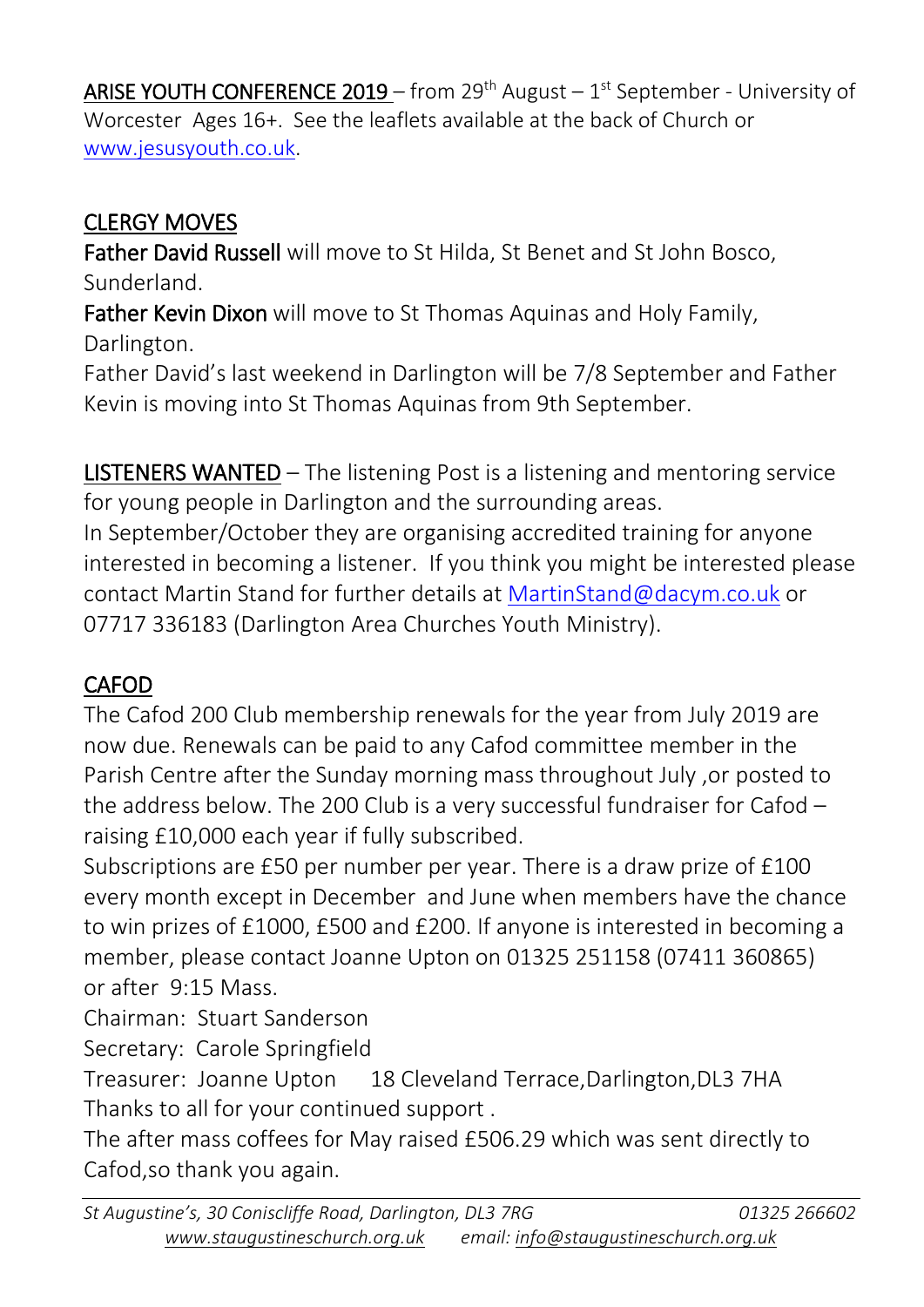| Jun 2018 | £1000 | Elspeth Robinson | Dec 2018 | £1000 | Mr S Morton     |
|----------|-------|------------------|----------|-------|-----------------|
|          | £500  | James Charlton   |          | £500  | Mr P Anwyll     |
|          | £200  | R Ivanec         |          | £200  | Mr G Harrison   |
| Jul 2018 | £100  | McEvoy Family    | Jan 2019 | £100  | Mr & Mrs McCann |
| Aug 2018 | £100  | Mr B Murphy      | Feb 2019 | £100  | Mr Mrs Charlton |
| Sep 2018 | £100  | Barbara Morgan   | Mar 2019 | £100  | Karen Johnston  |
| Oct 2018 | £100  | Mr T Brockley    | Apr 2019 | £100  | Mr Varley       |
| Nov 2018 | £100  | Mrs C Boynton    | May2019  | £100  | Mr V J Scarre   |

The winners for the 2018 – 2019 period were:

#### SURPLUS TO REQUIREMENT : OFFICE COMPUTER TABLE

available in the Parish Office. If it can be of any use to anyone please see Fr Gordon.

#### SVP

There will be a collection this Sunday after all masses.

#### STARS Panto January 2020: Aladdin

Read though / info and auditions for the next STARS Panto, Aladdin will take place on

#### *Sunday 8 September, Friday 13 September and Sunday 15 September at 7.30pm in the Parish Centre*.

All are welcome to attend from Year 5/6 upwards to 100+, whether you want a main part, be in the chorus, sing, dance or just help with a the production in any way at all. Please see the synopsis of character parts that is on display in on the Parish Centre notice boards. Contact the producer, Adrian Frank [\(adrianfrank2002@yahoo.co.uk\)](mailto:adrianfrank2002@yahoo.co.uk) to express your interest or require further information.

#### CHRISTIAN AID – SUPER SOUP LUNCH

Will take place on Thursday 5<sup>th</sup> September at Northgate URC with a Speaker "Experiences in Burundi". Home-made Soup & Bun from 11.30am to 1.15pm with the speaker from 1.30pm Tickets availlable £4 from 352444/352546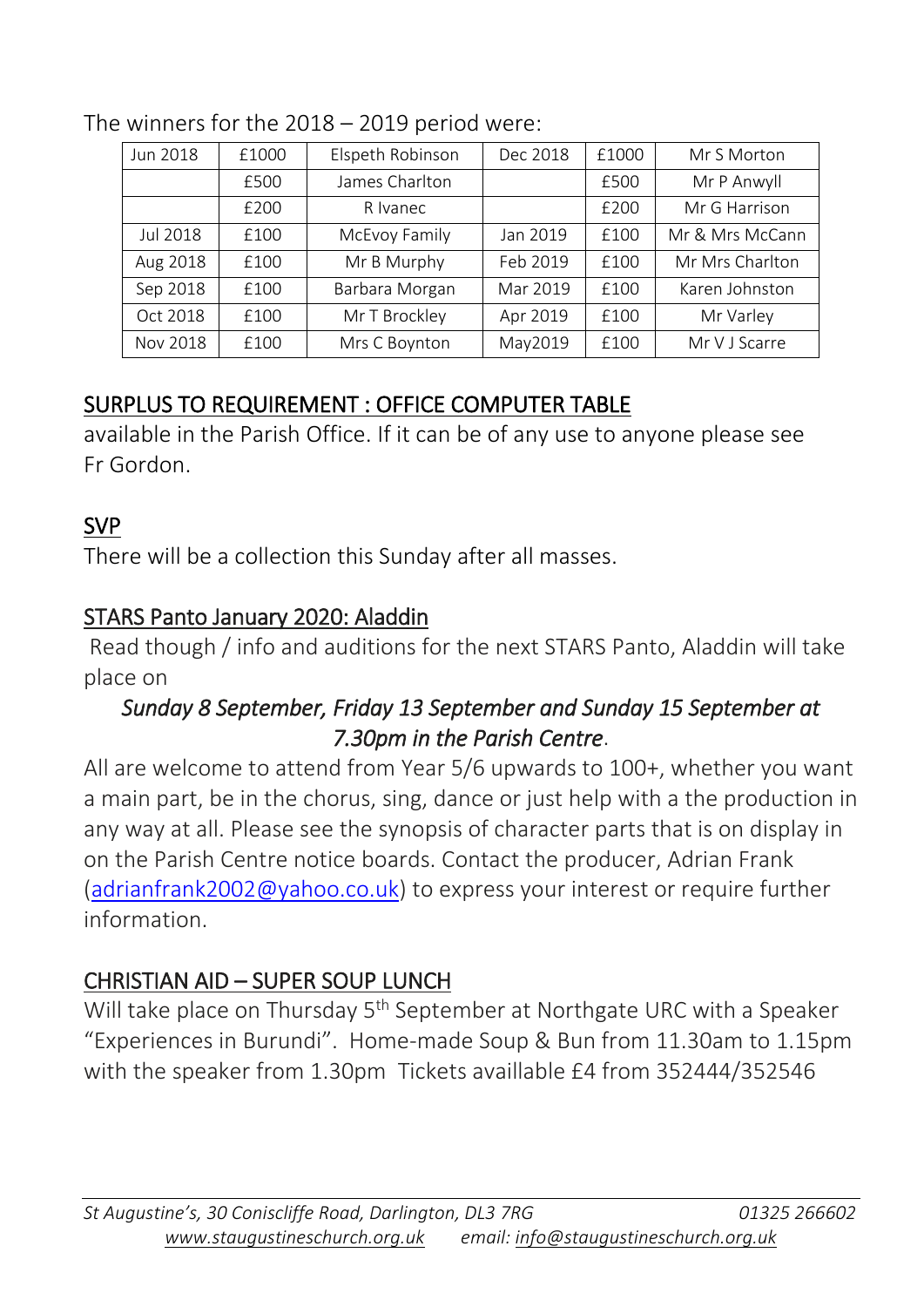#### First Reading: Genesis 18:20-32

The Lord said, How great an outcry there is against Sodom and Gomorrah! How grievous is their sin! I propose to go down and see whether or not they have done all that is alleged in the outcry against them that has come up to me. I am determined to know.

The men left there and went to Sodom while Abraham remained standing before the Lord. Approaching him he said, Are you really going to destroy the just man with the sinner? Perhaps there are fifty just men in the town. Will you really overwhelm them, will you not spare the place for the fifty just men in it? Do not think of doing such a thing: to kill the just man with the sinner, treating just and sinner alike! Do not think of it! Will the judge of the whole earth not administer justice? The Lord replied, If at Sodom I find fifty just men in the town, I will spare the whole place because of them.

Abraham replied, I am bold indeed to speak like this to my Lord, I who am dust and ashes. But perhaps the fifty just men lack five: will you destroy the whole city for five? No, he replied I will not destroy it if I find forty-five just men there. Again Abraham said to him, Perhaps there will only be forty there. I will not do it he replied for the sake of the forty.

Abraham said, I trust my Lord will not be angry, but give me leave to speak: perhaps there will only be thirty there. I will not do it he replied if I find thirty there. He said, I am bold indeed to speak like this, but perhaps there will only be twenty there. I will not destroy it he replied for the sake of the twenty. He said, I trust my Lord will not be angry if I speak once more: perhaps there will only be ten. I will not destroy it he replied for the sake of the ten.

#### THE PSALM

On the day I called, You answered me, O Lord.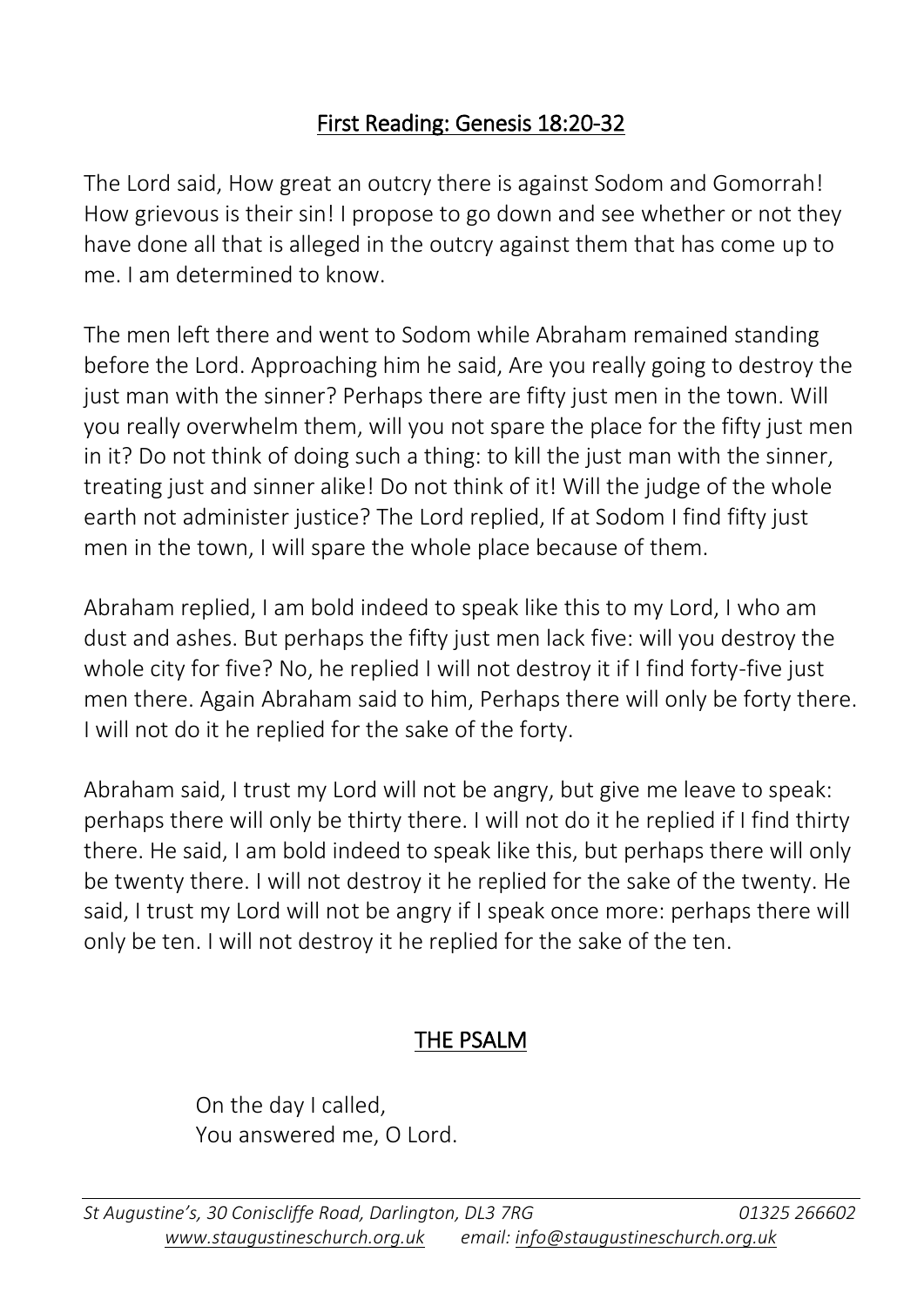#### Second Reading: Colossians 2:12-14

You have been buried with Christ, when you were baptised; and by baptism, too, you have been raised up with him through your belief in the power of God who raised him from the dead. You were dead, because you were sinners and had not been circumcised: he has brought you to life with him, he has forgiven us all our sins.

He has overridden the Law, and cancelled every record of the debt that we had to pay; he has done away with it by nailing it to the cross.

#### Gospel: Luke 11:1-13

Once Jesus was in a certain place praying, and when he had finished, one of his disciples said, 'Lord, teach us to pray, just as John taught his disciples.' He said to them, 'Say this when you pray:

"Father, may your name be held holy, your kingdom come;

give us each day our daily bread, and forgive us our sins, for we ourselves forgive each one who is in debt to us. And do not put us to the test." '

He also said to them, 'Suppose one of you has a friend and goes to him in the middle of the night to say, "My friend, lend me three loaves, because a friend of mine on his travels has just arrived at my house and I have nothing to offer him"; and the man answers from inside the house, "Do not bother me. The door is bolted now, and my children and I are in bed; I cannot get up to give it to you." I tell you, if the man does not get up and give it him for friendship's sake, persistence will be enough to make him get up and give his friend all he wants. 'So I say to you: Ask, and it will be given to you; search, and you will find; knock, and the door will be opened to you. For the one who asks always receives; the one who searches always finds; the one who knocks will always have the door opened to him. What father among you would hand his son a stone when he asked for bread? Or hand him a snake instead of a fish? Or hand him a scorpion if he asked for an egg? If you then, who are evil, know how to give your children what is good, how much more will the heavenly Father give the Holy Spirit to those who ask him!'

© 1966, 1967 and 1968 by Darton, Longman and Todd, and Doubleday and Co Inc., and used by permission.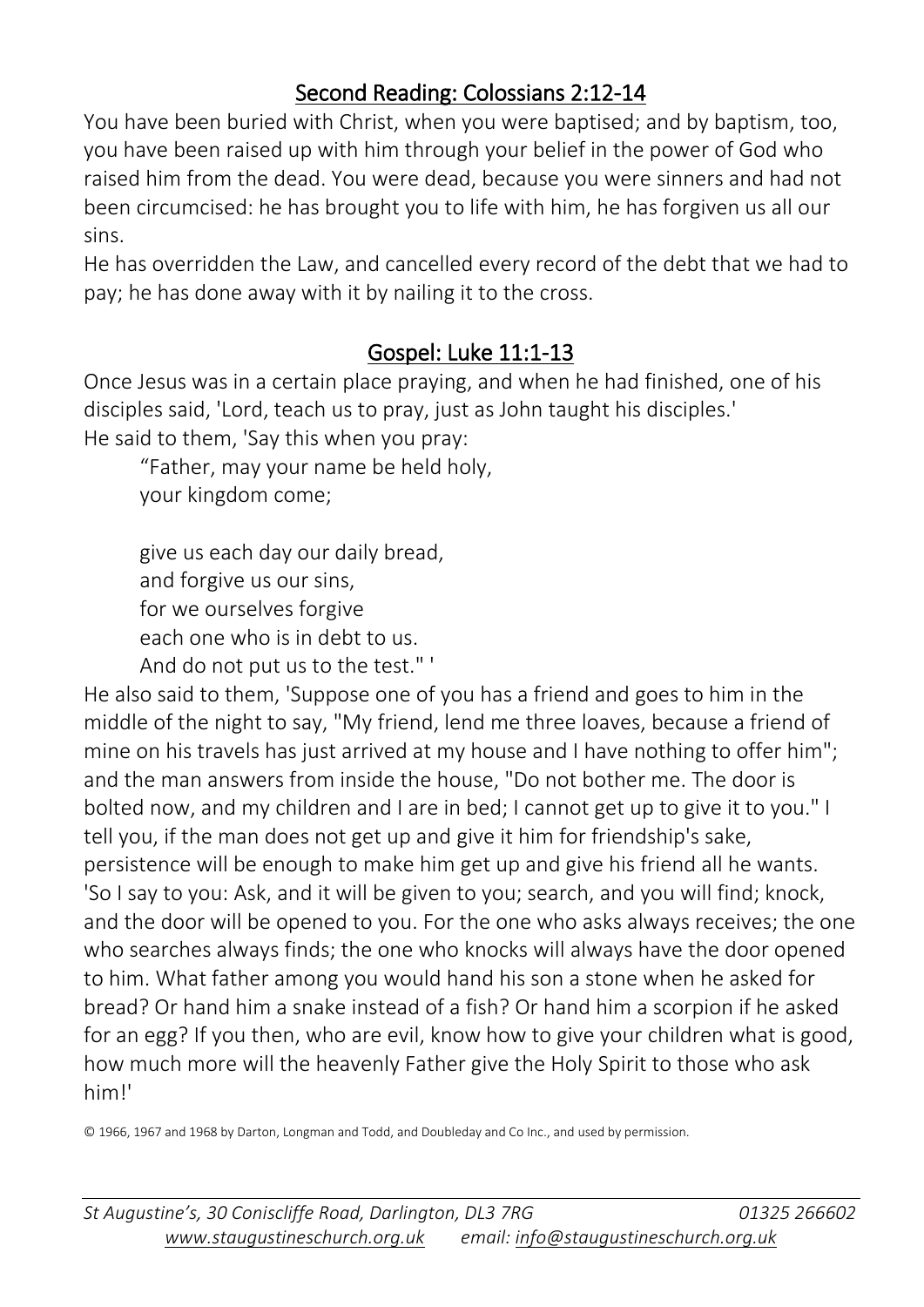#### REFLECTION – Prayer of petition

I asked for health that I might do great things; I was given infirmity that I might do better things. I asked for riches that I might be happy; I was given poverty that I might be wise. I asked for power that I might have the praise of men; I was given weakness that I might feel the need of God. I asked for all things that I might enjoy life; I was given life that I might enjoy all things. I got nothing that I asked for, but everything I hoped for. Almost despite myself my unspoken prayers were answered. I am, among all men, most richly blessed. *(Anon)*

#### PADDINGTON BEAR APPEAL

 $21^{st}$  July  $21^{st}$  July  $21^{st}$  July  $21^{st}$   $221.50$ Total Collected £32,221.58

 $\begin{bmatrix} 1 & 1 \\ 1 & 1 \end{bmatrix}$ 

 $\overline{\phantom{a}}$ 

#### BAPTISM COURSE

Where? St Augustine's Parish Centre

When? Wednesday  $2^{nd}$  &  $9^{th}$  October 7.15pm - 8.30pm Please let us know if you will be attending, either by telephone on 266602 or by email [info@staugustineschurch.org.uk.](mailto:info@staugustineschurch.org.uk)

#### MARRIAGE PREPARATION COURSE

Saturday 19th October, 10.00am - 4.00pm at St Thomas Aquinas Church Hall. Couples planning to marry in a Catholic Church must attend a Marriage Preparation Course.

#### HELP REQUIRED

The SVP and a group of volunteers from the parish run "Sunday Stop" on the first Sunday of the month in our Parish Centre. We provide a 3 course meal for people in our local area who are in need. We are in need of some extra help due to holidays. You do not need to be able to cook at all! Volunteers (must be 18+) are needed to serve meals, wash up and set the tables and put them away afterwards. We usually start setting up at 12.30 and finish by 3.30pm.

#### *If you are able to help on 4th August please email* julesking31@hotmail.com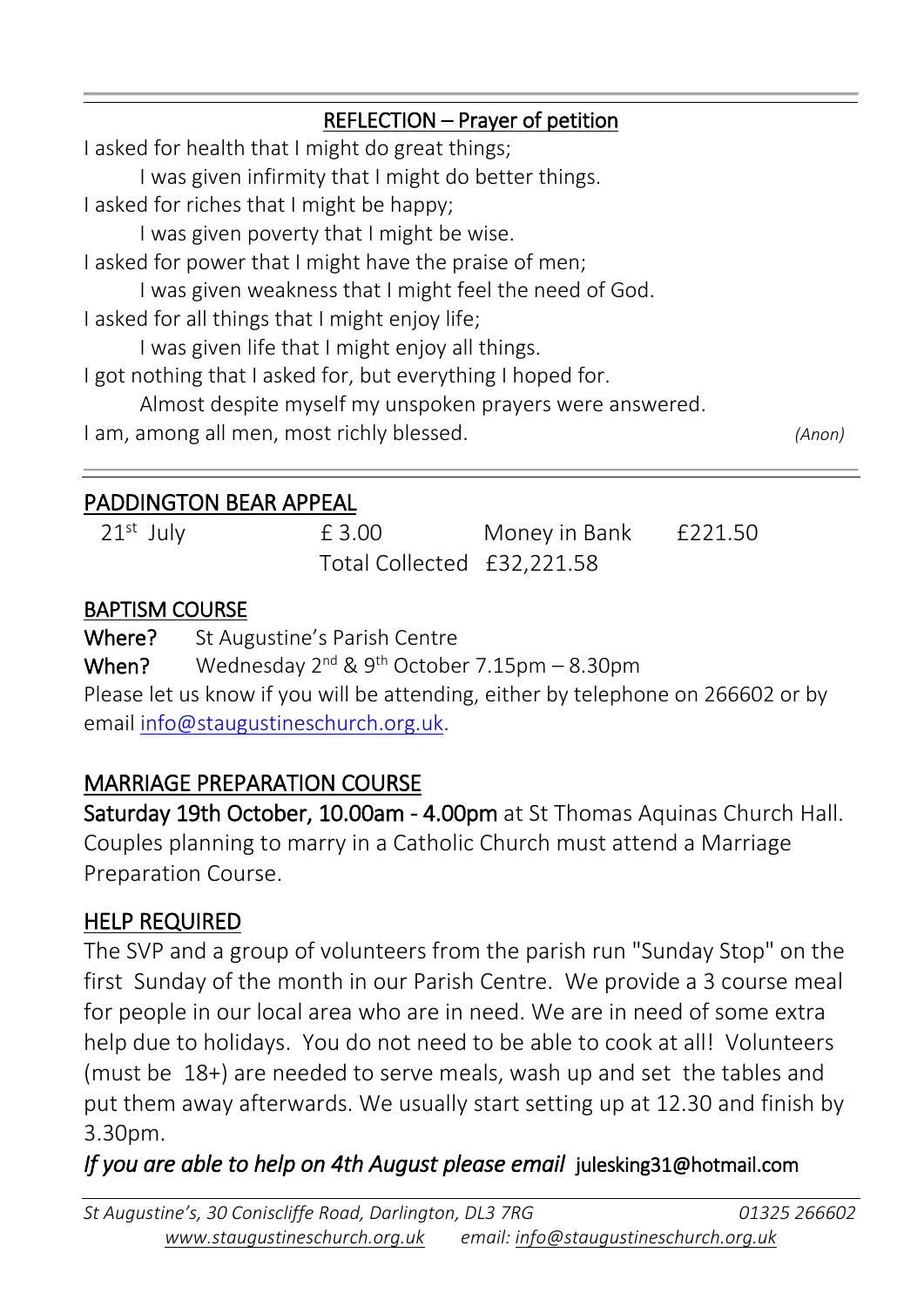#### ST AUGUSTINE'S PARISH CLUB/CENTRE INFORMATION

 $\begin{bmatrix} 1 & 1 \\ 1 & 1 \end{bmatrix}$ 

 $\overline{\phantom{a}}$ 

#### **PARISH CENTRE INFORMATION**

**To book the Parish Centre : email [staugspc@gmail.com](mailto:staugspc@gmail.com) or telephone 07909 747145**

**Bar Opening Times: Sunday 7.30 - 10.30pm**

#### **FRIDAY 6<sup>th</sup> SEPTEMBER 2019**

Can you please text Julie Watson on 07809 340321 to register your interest. We are planning on providing fish and chips on the night (children's meals available also either fish or chicken nuggets) so need some kind of idea how many people will be attending.

Adults £10.00 per ticket and children £5.00 per ticket.

All proceeds to HCPT Group 195. Thanks for all your support and have a wonderful summer Jules

#### DAY OF REFLECTION FOR ALL MINISTRIES

Saturday 28<sup>th</sup> September 10-30-3.30pm at Ushaw College, led by Fr Mark Millward. Booking is essential via 0191 243 3312 or email [liturgy@dioceehn.org.uk](mailto:liturgy@dioceehn.org.uk) 

#### MASS INTENTIONS

We are running very low on mass intentions especially for the *masses that take place during the week*. If you would like a Mass for a special anniversary, remembrance or a personal intention there are envelopes available in Church. These can be left on the collection plate with your Mass offering or handed to Fr Gordon. Thank you.